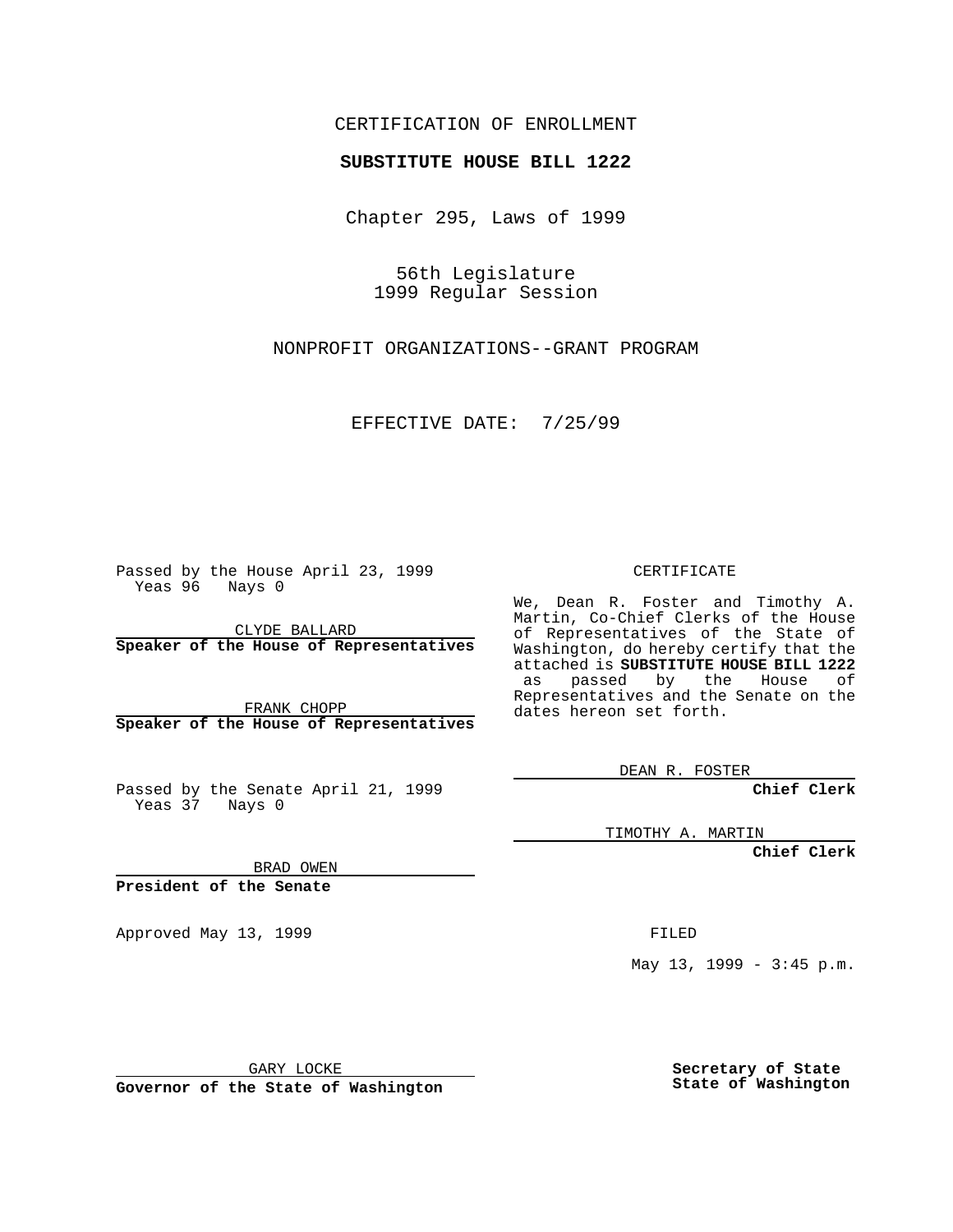## **SUBSTITUTE HOUSE BILL 1222** \_\_\_\_\_\_\_\_\_\_\_\_\_\_\_\_\_\_\_\_\_\_\_\_\_\_\_\_\_\_\_\_\_\_\_\_\_\_\_\_\_\_\_\_\_\_\_

\_\_\_\_\_\_\_\_\_\_\_\_\_\_\_\_\_\_\_\_\_\_\_\_\_\_\_\_\_\_\_\_\_\_\_\_\_\_\_\_\_\_\_\_\_\_\_

### AS AMENDED BY THE SENATE

Passed Legislature - 1999 Regular Session

#### **State of Washington 56th Legislature 1999 Regular Session**

**By** House Committee on Capital Budget (originally sponsored by Representatives Ogden, Mitchell, Lantz, Murray, Constantine, Hankins and O'Brien)

Read first time 02/17/1999.

 AN ACT Relating to capital projects for local nonprofit art, cultural, heritage, and social service organizations; amending RCW 27.34.330 and 43.63A.125; adding a new section to chapter 43.63A RCW; and providing an expiration date.

BE IT ENACTED BY THE LEGISLATURE OF THE STATE OF WASHINGTON:

 NEW SECTION. **Sec. 1.** A new section is added to chapter 43.63A RCW to read as follows:

 (1) A competitive grant program to assist nonprofit organizations in acquiring, constructing, or rehabilitating performing arts, art museums, and cultural facilities is created.

 (2)(a) The department shall submit a list of recommended performing arts, art museum projects, and cultural organization projects eligible for funding to the governor and the legislature in the department's biennial capital budget request beginning with the 2001-2003 biennium and thereafter. The list, in priority order, shall include a description of each project, the amount of recommended state funding, and documentation of nonstate funds to be used for the project. The total amount of recommended state funding for projects on a biennial project list shall not exceed four million dollars. The department may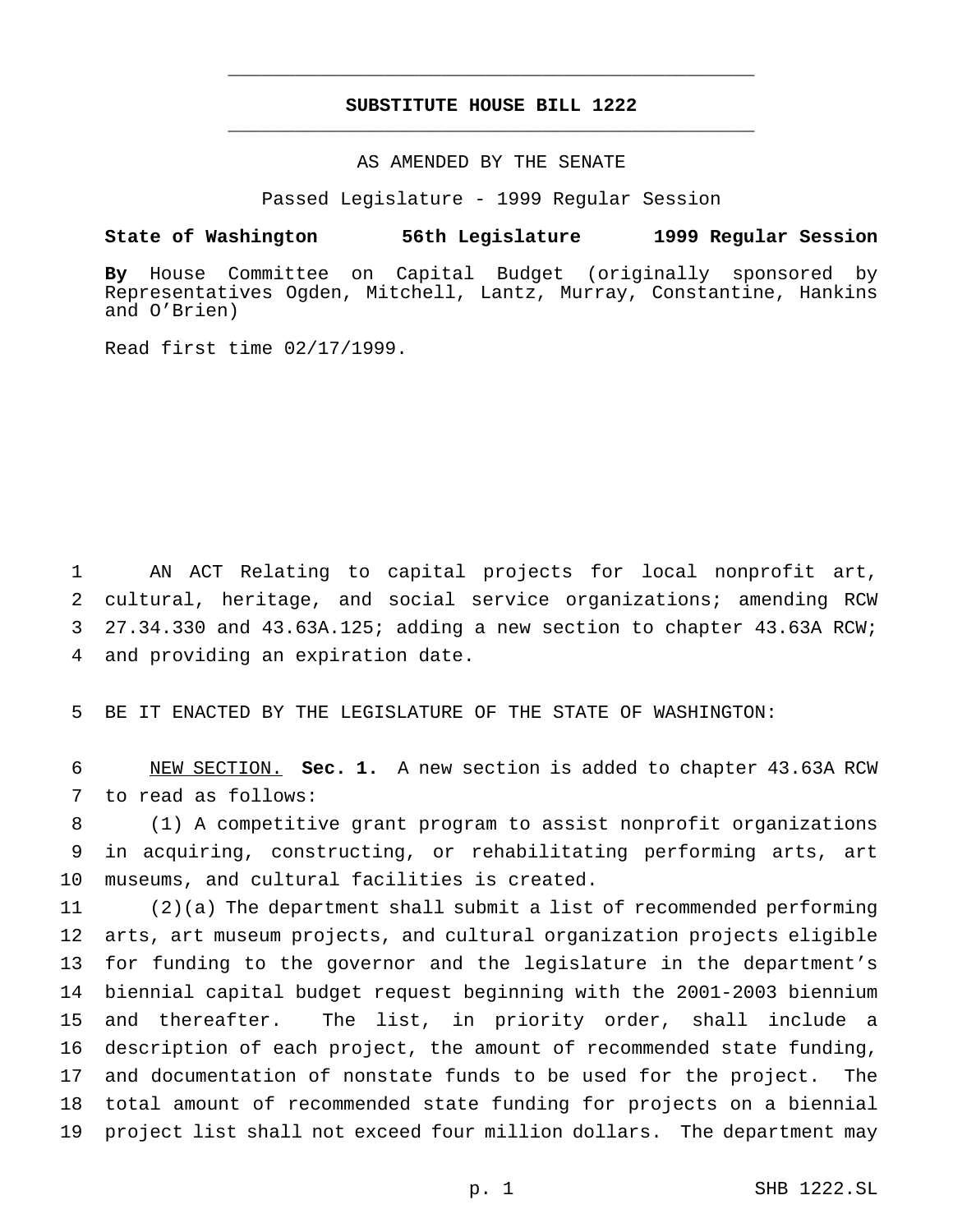provide an additional alternate project list which shall not exceed five hundred thousand dollars.

 (b) The department shall establish a competitive process to prioritize applications for state assistance as follows:

 (i) The department shall conduct a state-wide solicitation of project applications from nonprofit organizations, local governments, and other entities, as determined by the department. The department shall evaluate and rank applications in consultation with a citizen advisory committee, including a representative from the state arts commission, using objective criteria. The evaluation and ranking process shall also consider local community support for projects and an examination of existing assets that applicants may apply to projects. (ii) The department may establish the amount of state grant assistance for individual project applications but the amount shall not exceed twenty percent of the estimated total capital cost or actual cost of a project, whichever is less. The remaining portions of the project capital cost shall be a match from nonstate sources. The nonstate match may include cash, the value of real property when acquired solely for the purpose of the project, and in-kind contributions. The department is authorized to set matching requirements for individual projects. State assistance may be used to fund separate definable phases of a project if the project demonstrates adequate progress and has secured the necessary match funding.

 (iii) The department shall not sign contracts or otherwise financially obligate funds under this section until the legislature has approved a specific list of projects. In contracts for grants authorized under this section, the department shall include provisions requiring that capital improvements be held by the grantee for a specified period of time appropriate to the amount of the grant and that facilities be used for the express purpose of the grant. If the grantee is found to be out of compliance with provisions of the contract, the grantee shall repay to the state general fund the principal amount of the grant plus interest calculated at the rate of interest on state of Washington general obligation bonds issued most closely to the date of authorization of the grant.

 **Sec. 2.** RCW 27.34.330 and 1995 c 182 s 2 are each amended to read as follows: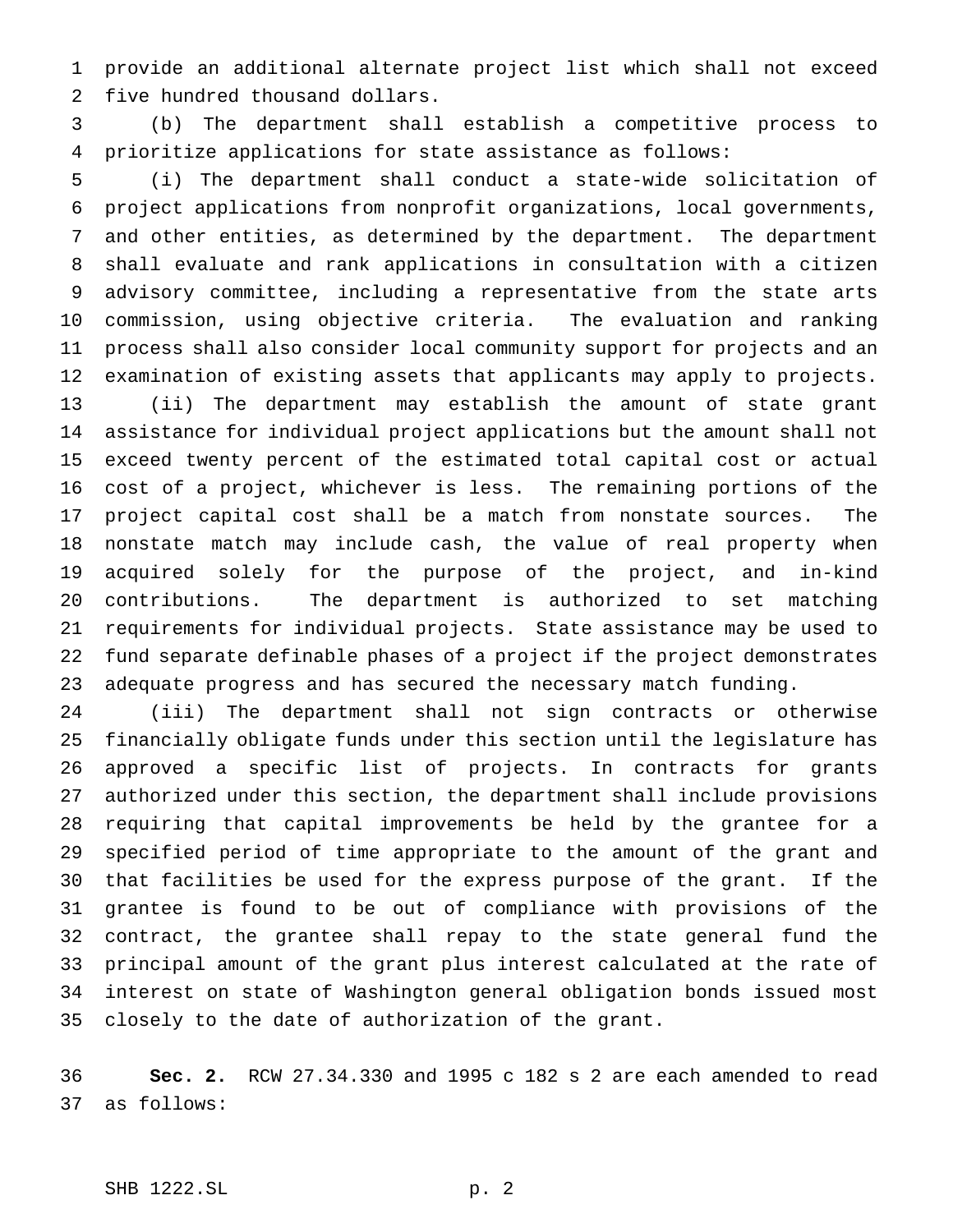The Washington state historical society shall establish a competitive process to solicit proposals for and prioritize heritage capital projects for potential funding in the state capital budget. The society shall adopt rules governing project eligibility and evaluation criteria. Application for funding of specific projects may be made to the society by local governments, public development authorities, nonprofit corporations, tribal governments, and other entities, as determined by the society. The society, with the advice of leaders in the heritage field, including but not limited to representatives from the office of the secretary of state, the eastern Washington state historical society, and the state office of 12 archaeology and historic preservation, shall establish and submit a 13 prioritized list of heritage capital projects to ((be recommended to 14 the governor and the legislature by September 1st of each even-numbered year, beginning in 1996. The prioritized list shall be developed through open and public meetings. The governor and the legislature shall consider the prioritized list of heritage projects as a guide for appropriating funds to heritage capital projects beginning with the 1997-99 biennium and thereafter)) the governor and the legislature in 20 the society's biennial capital budget request. The list shall include 21 a description of each project, the amount of recommended state funding, 22 and documentation of nonstate funds to be used for the project. The total amount of recommended state funding for projects on a biennial project list shall not exceed four million dollars. The department may provide an additional alternate project list which shall not exceed five hundred thousand dollars. The prioritized list shall be developed 27 through open and public meetings and the amount of state funding shall not exceed thirty-three percent of the total cost of the project. The nonstate portion of the total project cost may include cash, the value 30 of real property when acquired solely for the purpose of the project, and in-kind contributions. The department shall not sign contracts or otherwise financially obligate funds under this section until the legislature has approved a specific list of projects. In contracts for 34 grants authorized under this section, the society shall include provisions requiring that capital improvements be held by the grantee 36 for a specified period of time appropriate to the amount of the grant 37 and that facilities be used for the express purpose of the grant. If the grantee is found to be out of compliance with provisions of the contract, the grantee shall repay to the state general fund the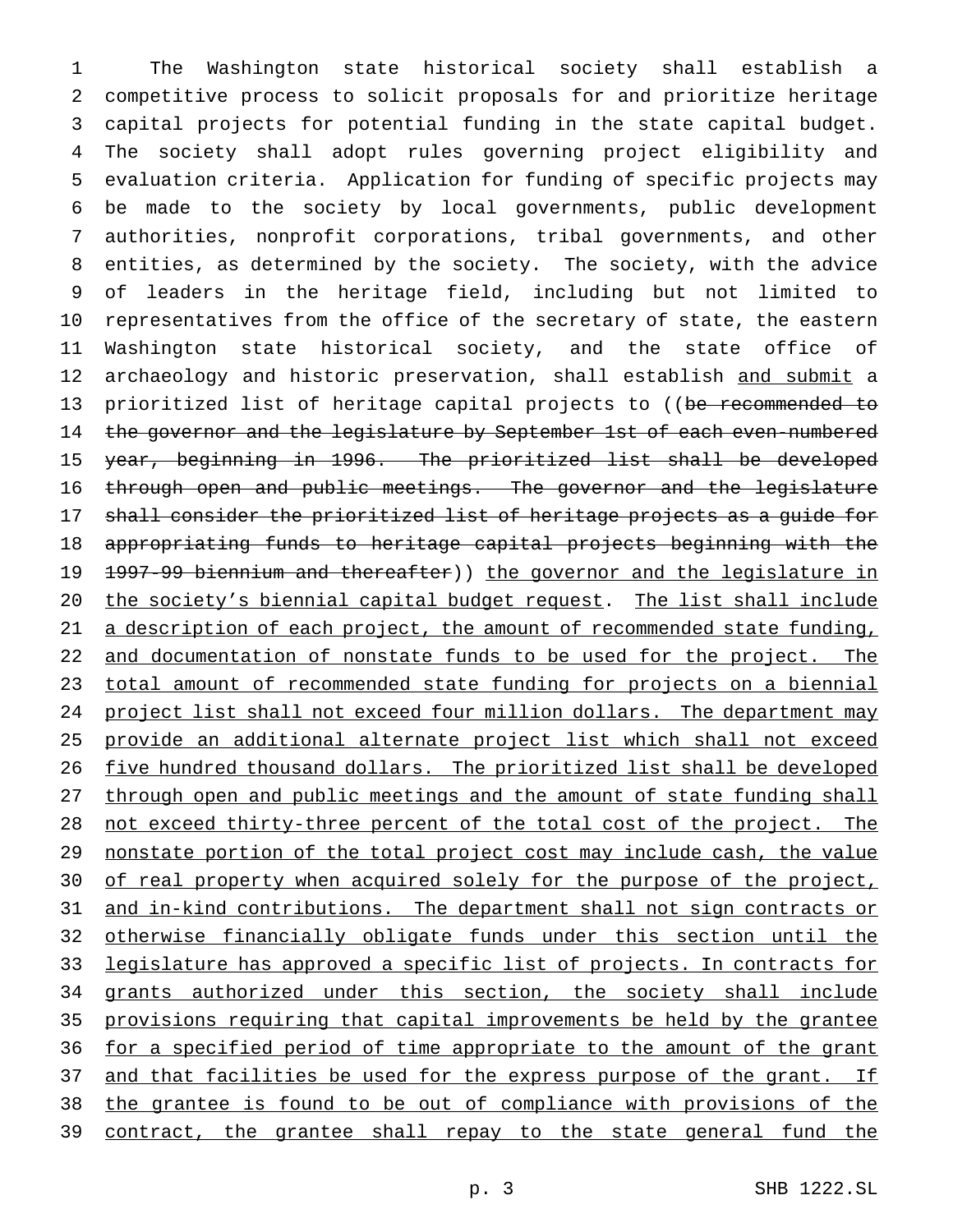principal amount of the grant plus interest calculated at the rate of interest on state of Washington general obligation bonds issued most

3 closely to the date of authorization of the grant.

 **Sec. 3.** RCW 43.63A.125 and 1997 c 374 s 2 are each amended to read as follows:

 ((If the legislature provides an appropriation to)) (1) The department shall establish a competitive process to solicit proposals 8 for and prioritize projects that assist nonprofit organizations in acquiring, constructing, or rehabilitating facilities used for the 10 delivery of nonresidential social services((<del>, the legislature may</del> 11 direct the department of community, trade, and economic development 12  $\pm \theta$ ).

13 (2) The department shall establish a competitive process to prioritize applications for the assistance as follows:

 $((+1))$  (a) The department shall conduct a state-wide solicitation of project applications from local governments, nonprofit organizations, and other entities, as determined by the department. The department shall evaluate and rank applications in consultation with a citizen advisory committee using objective criteria. At a minimum, applicants must demonstrate that the requested assistance will increase the efficiency or quality of the social services it provides to citizens. The evaluation and ranking process shall also include an examination of existing assets that applicants may apply to projects. Grant assistance under this section shall not exceed twenty-five percent of the total cost of the project. The nonstate portion of the 26 total project cost may include((, but is not limited to, land, 27 facilities)) cash, the value of real property when acquired solely for 28 the purpose of the project, and in-kind contributions.

29  $((+2))$  (b) The department shall submit a prioritized list of 30 recommended projects to the ((legislature by November 1st following the 31 effective date of the appropriation)) governor and the legislature in the department's biennial capital budget request beginning with the 2001-2003 biennium and thereafter. For the 1999-2001 biennium, the department shall conduct a solicitation and ranking process, as 35 described in (a) of this subsection, for projects to be funded by appropriations provided for this program in the 1999-2001 capital 37 budget. The list shall include a description of each project, the amount of recommended state funding, and documentation of nonstate